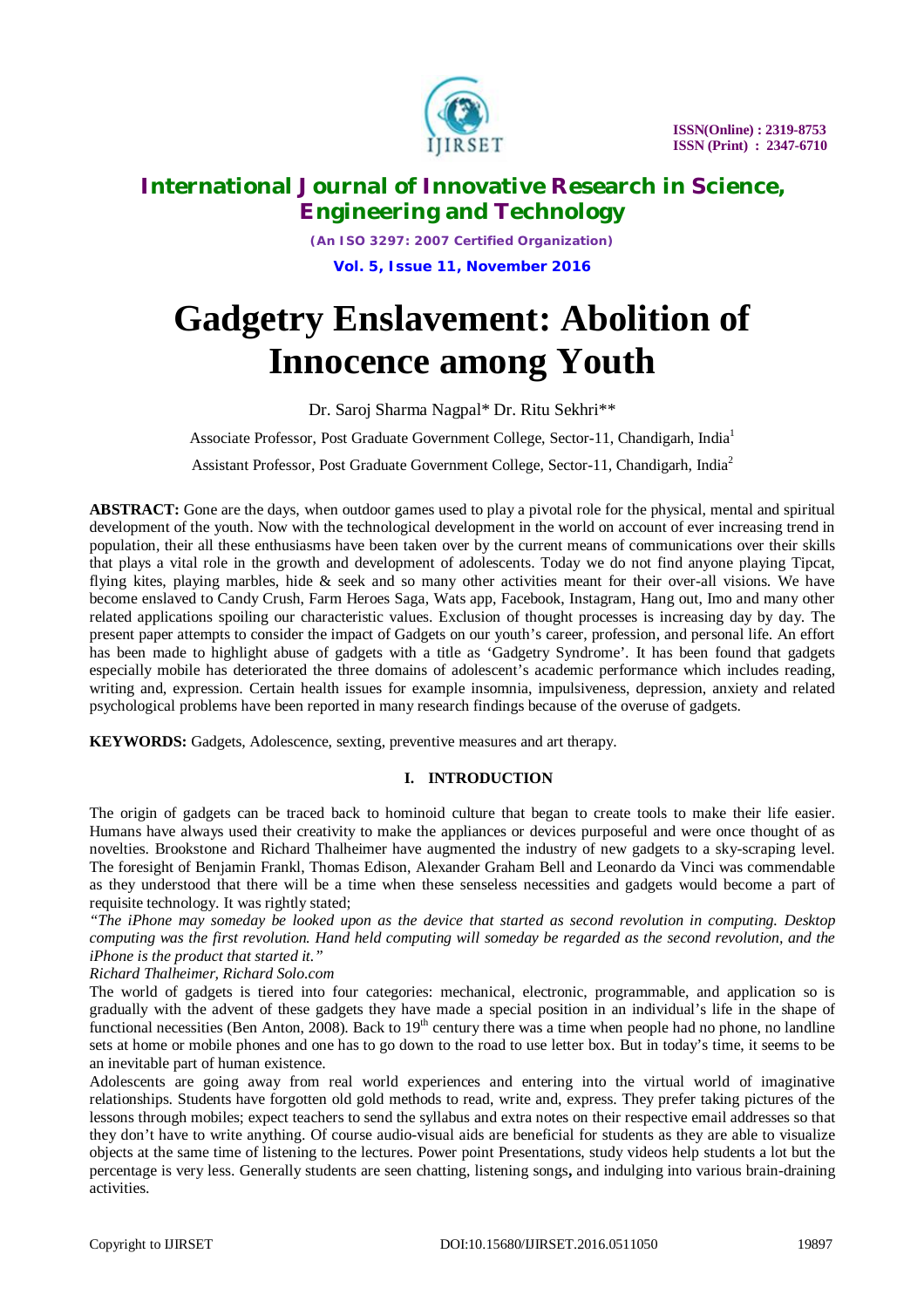

*(An ISO 3297: 2007 Certified Organization)*

**Vol. 5, Issue 11, November 2016**

#### **II. RELATED WORK**

**In 2011, CBC news reported that many students were diagnosed with physical and mental symptoms of distress, craving, and depression, when they were asked to remain unplugged for a day.** Not only this, there are researchers that reports physical problems due to abuse of technology and has resulted into stronger blood volume pulse and respiratory responses, and the weaker peripheral temperature reactions which also indicated the high activation of sympathetic nervous system (Lu et al., 2010). The radiofrequency waves emitted from laptops, mobiles can lead to pruning of traces to the frontal cortex which is involved in the decision making process. There is an eye problem called as Computer Vision syndrome also known as Digital Eye Strain which includes eye strain, blurred vision, irritation, and even double vision. It is directly related to number of hours spend in front of a computer screen. Everyday we use our hands in a great variety of tasks. One task that is increasing rapidly is the use of hand-held devices like cell phones.

Mobile phone use has been implicated in the rising incidence of Carpal tunnel syndrome. This syndrome results into pain, numbness, and tingling, burning sensation in thumb and fingers (index, middle & ring) that is often debilitating. This disease affects inside the wrist due to pressure on median nerve. The causes of carpal tunnel syndrome can be due to excessive, repetitive behaviour (typing, texting, holding phone when talking. In 2015, "Candy crush" freak, a 30 year old man reported the feelings of numbeness in his thumb and index finger for some months. A senior orthopedic surgeon from the Indian Spinal Injuries Centre in New Delhi, Dr. Maninder Shah Singh diagnosed him with early carpal tunnel syndrome. On nudging him further, the culprit was found to be an excessive smart phone user. The news industry (2015) reports frequent use of gadgets has led to rise in musculoskeletal problems. According to the sources from the survey of Kaiser Family Foundation, children are spending an average of more than 7 hours a day on the electronic device which includes television, electronic games, internet and some mobile devices. These data show that kids today are easily used up more than 50 hours weekly, which means the time consume is more than working hours of an adult (an average of 8 hours per day).

In a commentary in the journal Pediatrics, researchers (Boston University Medical Centre, 2015) review the numerous types of interactive media along with its use in educational purposes and its abuse in stunting the development of important tools for self-regulation. A lot of research studies have found children under the age of 30 months cannot learn from television as well as they can from real-life interactions. The commentary notes that the use of mobile devices to entertain children during humdrum tasks can deteriorate their socio-emotional development. Numerous studies have reported that increased hours of watching television can hamper the development of language and social skills in children. The impact of technology is vast. It has engulfed nearly all spheres of life. Youngsters have a fascination for online shopping these days. They prefer buying things online rather than going by themselves for making purchases in physical forms.

Today's even school going children are so much prone to the latest gadgetry that they feel something missing in the absence of these said to be vital brain draining misfortunes. They have become fully matured of their age filling themselves with all stress, strain and, uncalled for information they derive to spoil their bright academic careers. Open fresh air has become a thing of the past. They prefer isolate sitting keeping themselves away from other family members to avoid disturbance. Many researchers have found that more the time spent by an adolescent on a mobile phone, laptop, or a computer, the less they sleep especially if the gadget is used at bedtime. **Recent research reported that time spent on electronic devices during day and during bedtime were both related to sleep measures, with an increased risk of short sleep duration, long sleep onset latency and increased sleep deficiency (Hysing et al., 2015).** The risk of violence among youth may be increased due to increased exposure to electronic media. The amplified use of text-messaging, e-mail, and chats by our adolescents have augmented new zones of social interaction filled with grubby conversation in which aggression can occur and can be mistreated. Earlier parents keep a check for their children's peer group so that they might not get entangled with ghastly friends but now an implicit cluster of so called 'bad' friends is easily available to most youth now.

#### **III. SYMPTOMS OF GADGETRY ABUSE**

- 1. Attention problems
- 2. Weakened memory (Digital Dementia)
- 3. Vision problems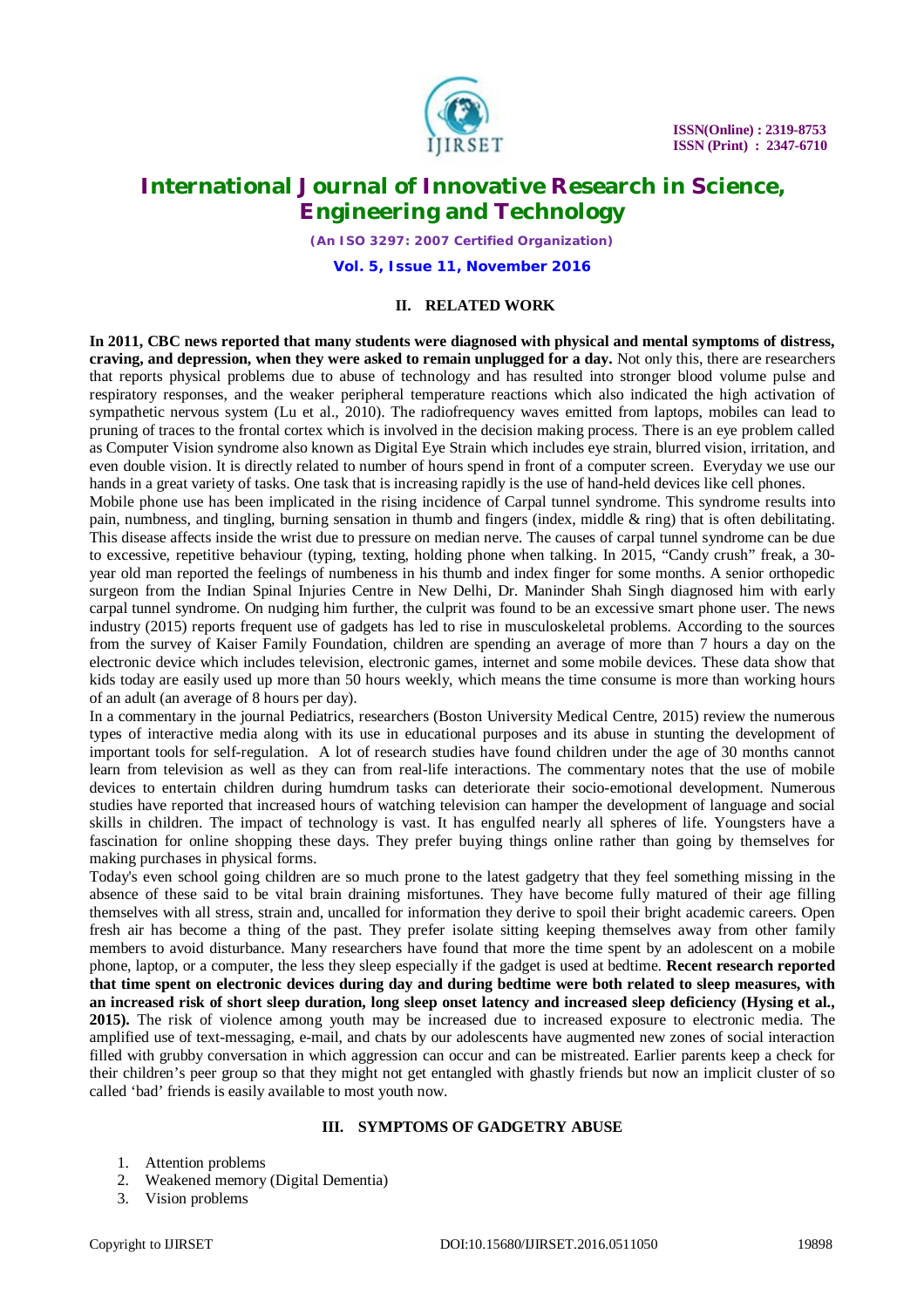

*(An ISO 3297: 2007 Certified Organization)*

#### **Vol. 5, Issue 11, November 2016**

- 4. High infertility rates due to exposure to harmful radiations
- 5. Anxiety, stress, depression and other perilous ailments, and others.

Individuals have been facing difficulty in differentiating between virtual world and emotions in real world and gender differences were reported highly among females. It has been revealed that in South Korea that women in their survey came out with more use of mobile phones (52%) and for four hours a day or higher as compared to ratio of 29.4% men. And the ratio of females that were using their smartphones for six hours a day was 22.9% whereas men ratio lasts up to 10.8%. Professor Chang Jae-yeon (Ajou University) confirmed from his findings based on 1,236 students of colleges that females using mobile phones have been warned to keep their phones out of reach from time to time. He reported that women has been found to make use of their mobile phones more than just making phone calls and using different social networking sites and playing games. At the same time, men were found using their phones mainly during breaks. Few women also reported anxiety when they were not able to use their phone frequently. Intense, irrational fear of being out of mobile contact, named as 'Nomophobia'

The Hindu (2015) reported that with smartphones (mobile phones with built-in internet connectivity) expected to number 651 million by 2019 in India according to networking technology giant Cisco, nomophobia (no-mobile-phonephobia, coined in 2010 by the UK Post Office), may be just one of the many problems that the new generation of 'digital natives' will face over the long term. We are still the slaves of our own urges. Rapes, Substance-abuse, bullying, and anti-social behaviour has already led a horrifying impact on our youth and now the addiction of gadgets and internet has made its own place in the list of psychological disturbances. The abuse of gadgets have made the present generation weak in practical skills. They fear to write but prefer the photo clicks of their lessons or assignments. The auto check spelling mode in mobiles has left the youth with less verbal and comprehension abilities. The rise in anti-social acts, violent behaviour can be due to inability in channelizing the energy to some outdoor activities and spending more time on video games. The research has reported poor time management and poor eating habits among youth as an effect of addiction.

The impulsivity level among youth has been found to be high among high gadget users which in result make them anxious. They prefer staying out of touch with the society avoiding communication and withdrawn towards their own whimsical world. The excess use of gadgets has led to increased pornography among adolescents. The video games contain more or less adulterated images in the form of cartoons or animated images which results in imbalance of hormones and developing as a curse for our innocent teenagers. The abuse has resulted into intrapsychic-conflicts and relapse among youth (Cabral, 2011).

The addiction of gadgets has led to the development of different comorbid disorders such as anxiety-depression, substance abuse and mood disorders, obsessive-compulsive disorder. The feeling of disconnected can escort to depression and suicidal thoughts among teenagers. In today's time we prefer TV, Mobiles, Laptops, I-pads, I-pods over parents, grandparents, sister or brother. We avoid sharing our talks or experiences with our loved ones but stay all night awakened to watch serials, movies or miscellaneous. There has been a huge decline in the quality of relationships that we used to have when there was less accessibility to such muddy puddle. Gadgets had all the way trapped the human being in emotional isolation leading to an imaginary world and outgrowing various maladaptive and pretentious behaviours. The review collected on the negative effects of gadgets reported that Sexting has been on the verge of evading the innocence with an increase in accessibility to mobile phones, and other social networking sites. Gill et al. (2012) defined Sexting as exchange of "sexually explicit content communicated via text messages, smart phones or visual and web such as social networking sites." A study conducted by Ouytsel, Ponnet, & Walrave (2014) to investigate the association of media use and its influence on sexting behaviour and the results demonstrated a significant association between sexting behaviour and pornography use. High exposure to gadgets has become a stimulant for young adults and their access to websites containing sexual content can lead them to develop permissive sexual attitudes, and to indulge in risky sexual behaviour.

#### **IV. PREVENTIVE MEASURES**

The Generation Z (born 1995-2012) is a generation growing up in a savvy world of technology and making significant inroads in academics. A study conducted by International University & Colleges (Malaysia) reported that 55% of Gen Z is so much in love with their gadgets that they have an intense fear of being offline. It also found that 80% of students were looking at between one to three screens on a daily basis. The study was carried out with more than 500 Gen Z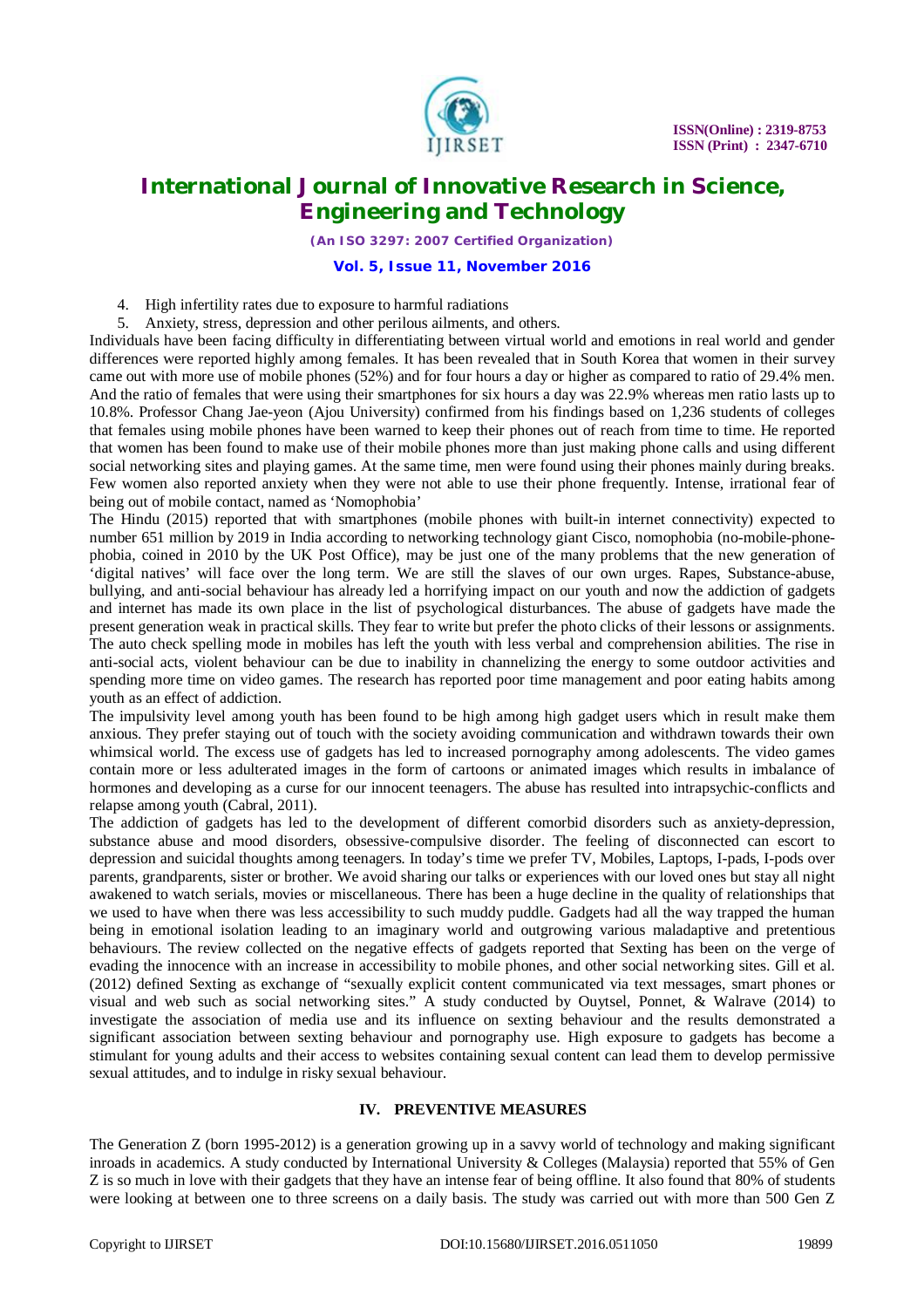

*(An ISO 3297: 2007 Certified Organization)*

**Vol. 5, Issue 11, November 2016**

participants and revealed that 49% of the Gen Z has preferences for short and snappish messages while 34% prefer to converse in short form. Not only this but the top five social networking sites used by Gen Z are Facebook (92%), WeChat (70%), YouTube (66%), WatsApp (66%), and Google+ (33%).

"As a nation, we should be pleased that Gen Z is self-starter, wanting to be entrepreneurs to carve out their own unique career path. They are hungry to acquire skills such as creativity, teamwork, leadership and problem solving." (Sharma, R., 2015).

Few studies report that creative individuals can be at heightened risk of experiencing psychopathologies (Glazer, E., 2009). Before this creativity leads to self harming behaviours, we must formulate certain preventive measures as an amniotic sac to save our Gen Alpha (the Next Generation).

#### **V. ROLE OF PARENTS**

As Geoffrey Holder rightly said, "Education begins at home. You can't blame the school for not putting into your child what you don't put into him". As such, the first and the foremost duty of the family is to educate their children in order to discourage the misuse of gadgets. Parents must afford sufficient time to their children in their seminal years of life approximately to puberty period. They must make special efforts to frame family hours to focus their attention specifically to their children. During that time, the child be asked about his school routine, the communication gaps be plugged and share their own experiences to help them for avoidance of these addictions. The single child family need to spend quality time with their only child and should explore his curiosities in a healthy manner that will accelerate the child's growth and development. Rather than curbing the use of electronic gadgets permanently it can be made to a limited extent under their own supervision as a source of knowledge and day to day developments. The American Academy of Pediatrics (AAP) recommends that parents should edge the amount of time spent on any gadget screen to less than one or two hours per day.

G. Stanley Hall, has defined adolescence as a period of "storm and stress" characterized by intergenerational conflicts, mood swings, enthusiasm for risky reactions. This enthusiasm may lead to impulsivity among adolescents which might force them to act on ones' desires without knowing the consequences. This impulsivity may also involve them in positive, negative and risky decisions due to lack of practical experience in life. Further, these preventive measures shall also help as remedial measures too for Gen Z from developing various maladaptive behaviour patterns;

- The family can plan leisure trips during the vacations for their rest and recuperation and to understand other cultures which can also serve as good distractions.
- Use of smart-phones be prohibited by small children.
- The habit of seeking information on international and national level from News Broadcasting be made a part of daily routine to update oneself.
- Take a pledge to really stop using gadgets as a pastime. Fix the hours to watch TV before going to bed.
- Parents can prepare some fascinating play material for when a child comes back from school. Maybe Barbie waiting for a tea party.
- Think outside the Box ideas can help children to choose themselves the priorities they think that are cooler than TV.
- Encourage playground sports like football, cricket, badminton, and parents try participating in them and playing. This can serve as a motivation to their children at the same time challenge to their kids to win from them.

## **VI. ART THERAPY**

The term art therapy was coined by Adrian Hill in 1942. He discovered the therapeutic benefits of drawing and painting during his own treatment for tuberculosis. He inscribed that the value of art therapy lay in "completely engrossing the mind (as well as fingers) … releasing the creative energy of the frequently inhibited patient", which enabled the patient to "build up a strong defence against the misfortunes". Art therapy may be as good as a preventive measure which can be introduced into the schools to facilitate personal growth and change through the use of art materials (BAAT, 2003). Art therapy is a form of psychotherapy, that is an interdisciplinary practice across health and medicine, using various visual art forms such as drawing, painting, sculpture and collage. Generally, it is based on psychoanalytic or